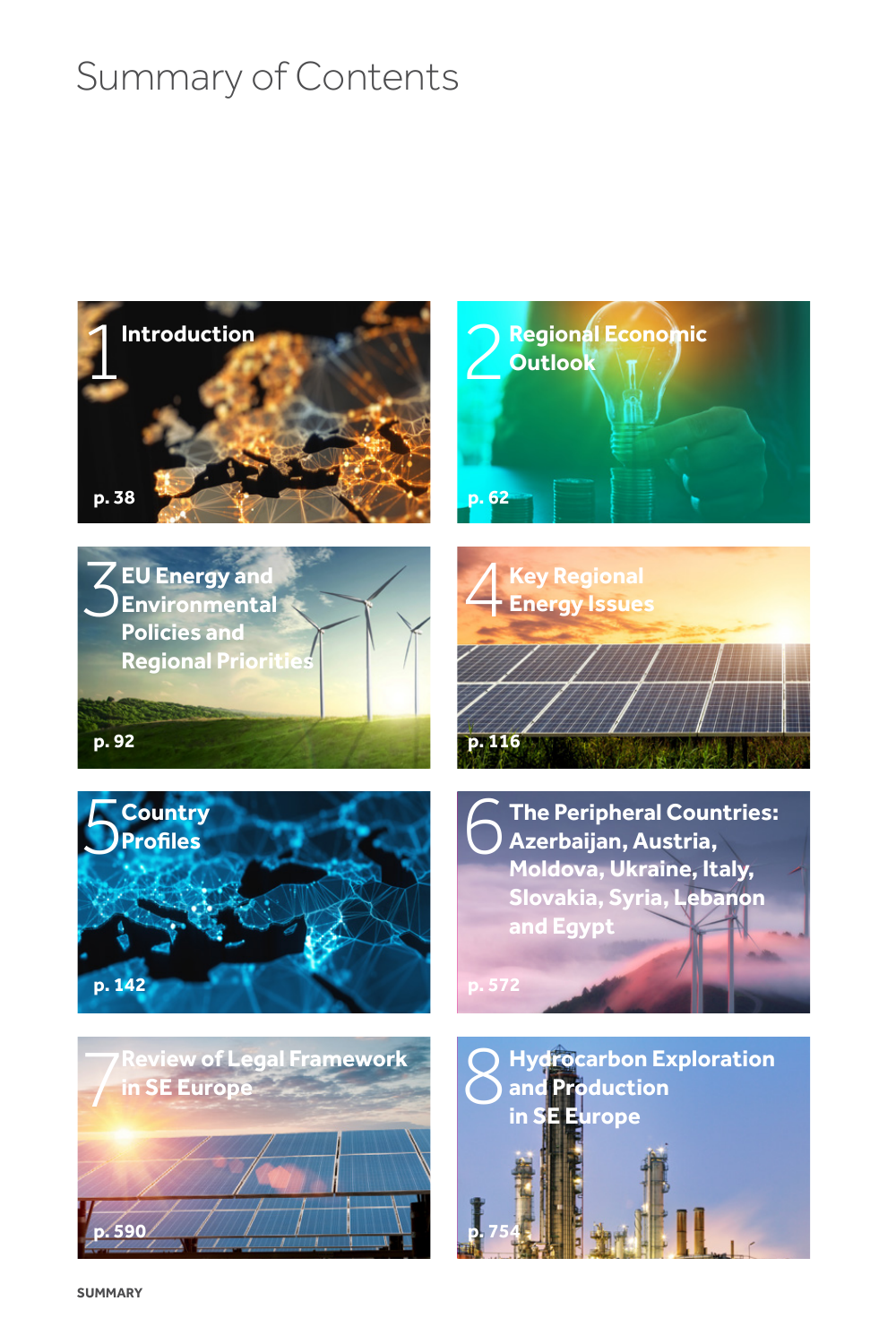













**p. 1186**

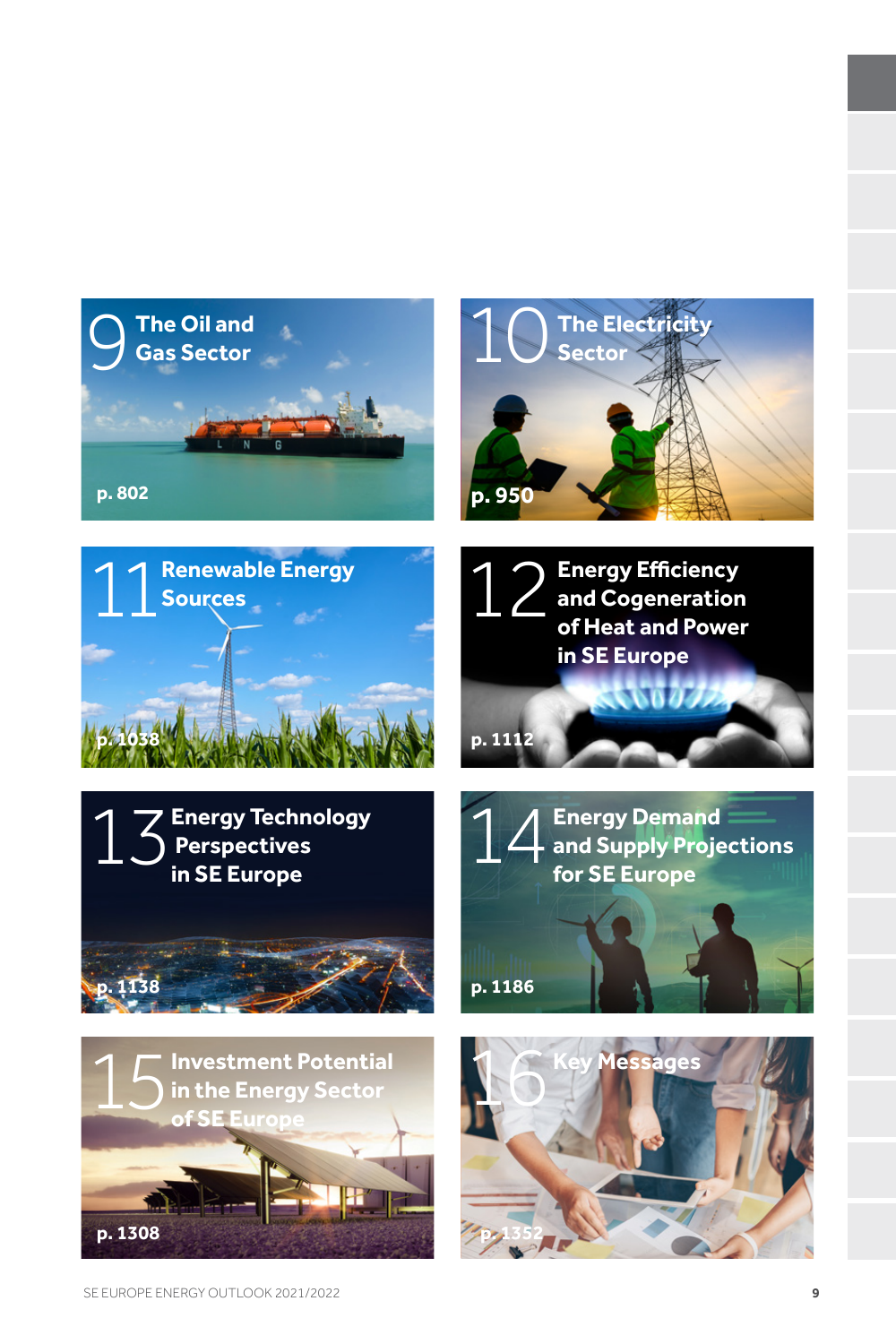## Contents

| Acknowledgements                                                                                  |                                                                            |                                               |                                                                                                                                                                                                                                                                                                                                                                              | 13                                                                                                                                                                                                                                                                             |                                                                                                                                                                                                                                   |
|---------------------------------------------------------------------------------------------------|----------------------------------------------------------------------------|-----------------------------------------------|------------------------------------------------------------------------------------------------------------------------------------------------------------------------------------------------------------------------------------------------------------------------------------------------------------------------------------------------------------------------------|--------------------------------------------------------------------------------------------------------------------------------------------------------------------------------------------------------------------------------------------------------------------------------|-----------------------------------------------------------------------------------------------------------------------------------------------------------------------------------------------------------------------------------|
| Preface                                                                                           |                                                                            |                                               |                                                                                                                                                                                                                                                                                                                                                                              |                                                                                                                                                                                                                                                                                | 14                                                                                                                                                                                                                                |
| <b>Study Contributors</b>                                                                         |                                                                            |                                               |                                                                                                                                                                                                                                                                                                                                                                              |                                                                                                                                                                                                                                                                                | 16                                                                                                                                                                                                                                |
| Authors per Chapter                                                                               |                                                                            |                                               |                                                                                                                                                                                                                                                                                                                                                                              |                                                                                                                                                                                                                                                                                |                                                                                                                                                                                                                                   |
| <b>Contributor Resumes</b>                                                                        |                                                                            |                                               |                                                                                                                                                                                                                                                                                                                                                                              |                                                                                                                                                                                                                                                                                | 19                                                                                                                                                                                                                                |
| Peer Reviewers                                                                                    |                                                                            |                                               |                                                                                                                                                                                                                                                                                                                                                                              |                                                                                                                                                                                                                                                                                | 27                                                                                                                                                                                                                                |
| <b>Executive Summary</b>                                                                          |                                                                            |                                               |                                                                                                                                                                                                                                                                                                                                                                              |                                                                                                                                                                                                                                                                                | 33                                                                                                                                                                                                                                |
|                                                                                                   |                                                                            |                                               |                                                                                                                                                                                                                                                                                                                                                                              |                                                                                                                                                                                                                                                                                | 38                                                                                                                                                                                                                                |
|                                                                                                   |                                                                            |                                               |                                                                                                                                                                                                                                                                                                                                                                              |                                                                                                                                                                                                                                                                                | 62                                                                                                                                                                                                                                |
| 2.1                                                                                               |                                                                            |                                               |                                                                                                                                                                                                                                                                                                                                                                              |                                                                                                                                                                                                                                                                                | 64                                                                                                                                                                                                                                |
|                                                                                                   |                                                                            |                                               |                                                                                                                                                                                                                                                                                                                                                                              |                                                                                                                                                                                                                                                                                | 75                                                                                                                                                                                                                                |
| 2.3<br>2.4                                                                                        | Discussion                                                                 |                                               |                                                                                                                                                                                                                                                                                                                                                                              |                                                                                                                                                                                                                                                                                | 85<br>89                                                                                                                                                                                                                          |
|                                                                                                   |                                                                            |                                               |                                                                                                                                                                                                                                                                                                                                                                              |                                                                                                                                                                                                                                                                                |                                                                                                                                                                                                                                   |
|                                                                                                   |                                                                            |                                               |                                                                                                                                                                                                                                                                                                                                                                              |                                                                                                                                                                                                                                                                                | 92                                                                                                                                                                                                                                |
| 3.1<br>3.2<br>3.3<br>3.4                                                                          | The Case of SE Europe<br>Discussion                                        |                                               |                                                                                                                                                                                                                                                                                                                                                                              |                                                                                                                                                                                                                                                                                | 96<br>97<br>98<br>100<br>103<br>106<br>109                                                                                                                                                                                        |
|                                                                                                   |                                                                            |                                               |                                                                                                                                                                                                                                                                                                                                                                              |                                                                                                                                                                                                                                                                                | 116                                                                                                                                                                                                                               |
| 4.1<br>4.2<br>4.3<br>4.4<br>4.5<br>4.6<br>4.7<br>4.8<br>4.9                                       | The Role of Gas<br>The Role of Nuclear Power<br>RES as a Key Supply Source |                                               |                                                                                                                                                                                                                                                                                                                                                                              |                                                                                                                                                                                                                                                                                | 118<br>119<br>120<br>121<br>122<br>123<br>126<br>127<br>130                                                                                                                                                                       |
|                                                                                                   |                                                                            |                                               |                                                                                                                                                                                                                                                                                                                                                                              |                                                                                                                                                                                                                                                                                | 142                                                                                                                                                                                                                               |
| Albania<br>Bosnia and Herzegovina<br>Bulgaria<br>Croatia<br>Cyprus<br>Greece<br>Hungary<br>Israel |                                                                            | 144<br>174<br>196<br>214<br>244<br>286<br>324 | Kosovo<br>Romania<br>Serbia<br>Slovenia<br>Turkey                                                                                                                                                                                                                                                                                                                            |                                                                                                                                                                                                                                                                                | 364<br>386<br>404<br>438<br>470<br>506<br>532                                                                                                                                                                                     |
|                                                                                                   | 2.2                                                                        | Introduction<br><b>Country Profiles</b>       | Regional Economic Outlook<br>Bosnia and Herzegovina, Albania and Kosovo<br>2030 EU Climate and Energy Targets<br>Opposition from EU Member States<br>· Special Focus 1: EU Energy Taxonomy<br>Key Regional Energy Issues<br>The Glacial Change in the Region's Energy Mix<br>High Energy Import Dependence<br>The Decarbonisation Challenge<br>The Energy Security Dimension | The European Economy and the SEE EU Member States<br>• Special Focus 2: EU's Recovery and Resilience Facility<br>· Special Focus 3: Decarbonisation in SE Europe<br>Energy Efficiency as a Champion Energy Source<br>Energy Market Liberalization and Integration in SE Europe | The Western Balkan Economies: Serbia, North Macedonia, Montenegro,<br>Turkey and Israel: The Economies of the East Med Countries<br>EU Energy and Environmental Policies and Regional Priorities<br>Montenegro<br>North Macedonia |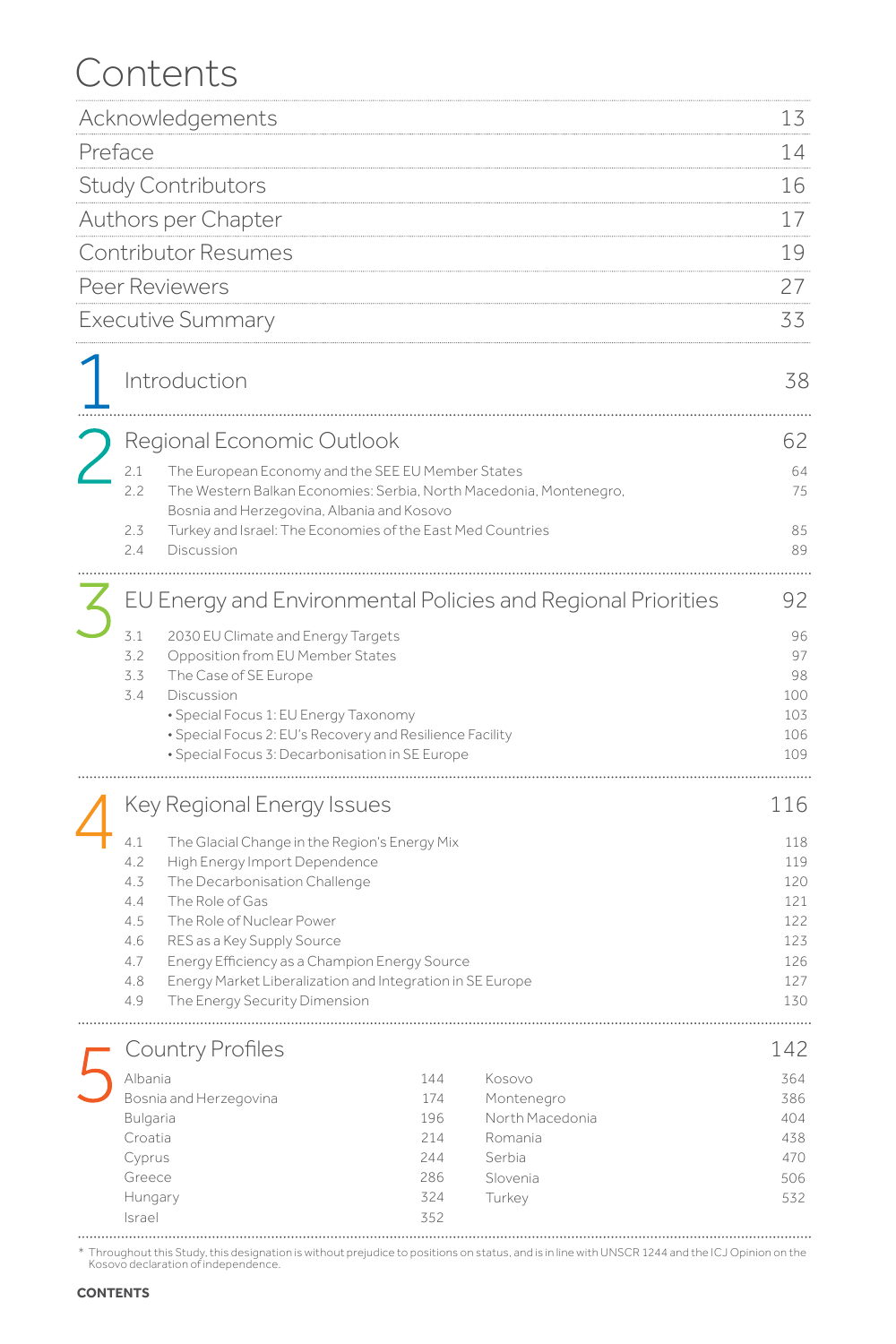| The Peripheral Countries:<br>Austria, Azerbaijan, Moldova, Ukraine, Italy, Slovakia,<br>Syria, Lebanon and Egypt                                                                                                                                                                                                                                                                                                                                                                                                                                                                               | 572                                                                                                                 |
|------------------------------------------------------------------------------------------------------------------------------------------------------------------------------------------------------------------------------------------------------------------------------------------------------------------------------------------------------------------------------------------------------------------------------------------------------------------------------------------------------------------------------------------------------------------------------------------------|---------------------------------------------------------------------------------------------------------------------|
| Review of Legal Framework in SE Europe                                                                                                                                                                                                                                                                                                                                                                                                                                                                                                                                                         | 590                                                                                                                 |
| Hydrocarbon Exploration and Production in SE Europe                                                                                                                                                                                                                                                                                                                                                                                                                                                                                                                                            | 754                                                                                                                 |
| The Oil and Gas Sector<br>9.1<br>Oil Midstream and Downstream<br>9.1.1 A Broad View of the Oil Sector<br>9.1.2 Oil Demand and Supply<br>9.1.3 Oil Import Dependency<br>9.1.4 Oil Prices<br>9.1.5 Oil Infrastructure in SE Europe<br>9.1.6 Oil Stocks<br>9.1.7 Oil Refining<br>9.1.8 Biofuels in SE Europea<br>9.1.9 The Retail Oil Market<br>9.2<br>Natural Gas<br>9.2.1 Gas Market Development in SE Europe<br>9.2.2 Gas Supply and Gas Flows in SE Europe<br>9.2.3 Gas Markets per Country<br>9.2.4 Natural Gas Storage in SE Europe<br>9.2.5 Major Gas Infrastructure Projects in SE Europe | 802<br>803<br>803<br>803<br>823<br>824<br>827<br>835<br>838<br>838<br>853<br>865<br>869<br>882<br>884<br>922<br>926 |
| The Electricity Sector<br>10.1 Introduction<br>10.2 Electricity Infrastructure in SE Europe<br>10.3 Market structure, ownership and regulation<br>10.4 Electricity Demand<br>10.5 Electricity Supply<br>10.6 Market Operation<br>10.7 Electric Vehicles in SE Europe<br>Addendum                                                                                                                                                                                                                                                                                                               | 950<br>951<br>951<br>964<br>986<br>992<br>1001<br>1028<br>1031                                                      |
| Renewable Energy Sources<br>11.1 Overview of Renewable Energy Sources (RES) in SE Europe<br>RES for Power Generation<br>11.2<br>11.2.1 Hydro Power<br>11.2.2 Wind<br>1.2.3 Photovoltaics<br>11.2.4 Concentrated Solar Power (CSP)<br>11.2.5 Biomass & Biogas<br>11.2.6 Geothermal Energy<br>11.3 RES for Heating and Cooling<br>11.3.1 Geothermal Energy for Heating and Cooling<br>11.3.2 Biomass<br>11.3.3 Solar Thermal                                                                                                                                                                     | 1038<br>1039<br>1060<br>1062<br>1069<br>1075<br>1083<br>1085<br>1091<br>1093<br>1094<br>1098<br>1103                |